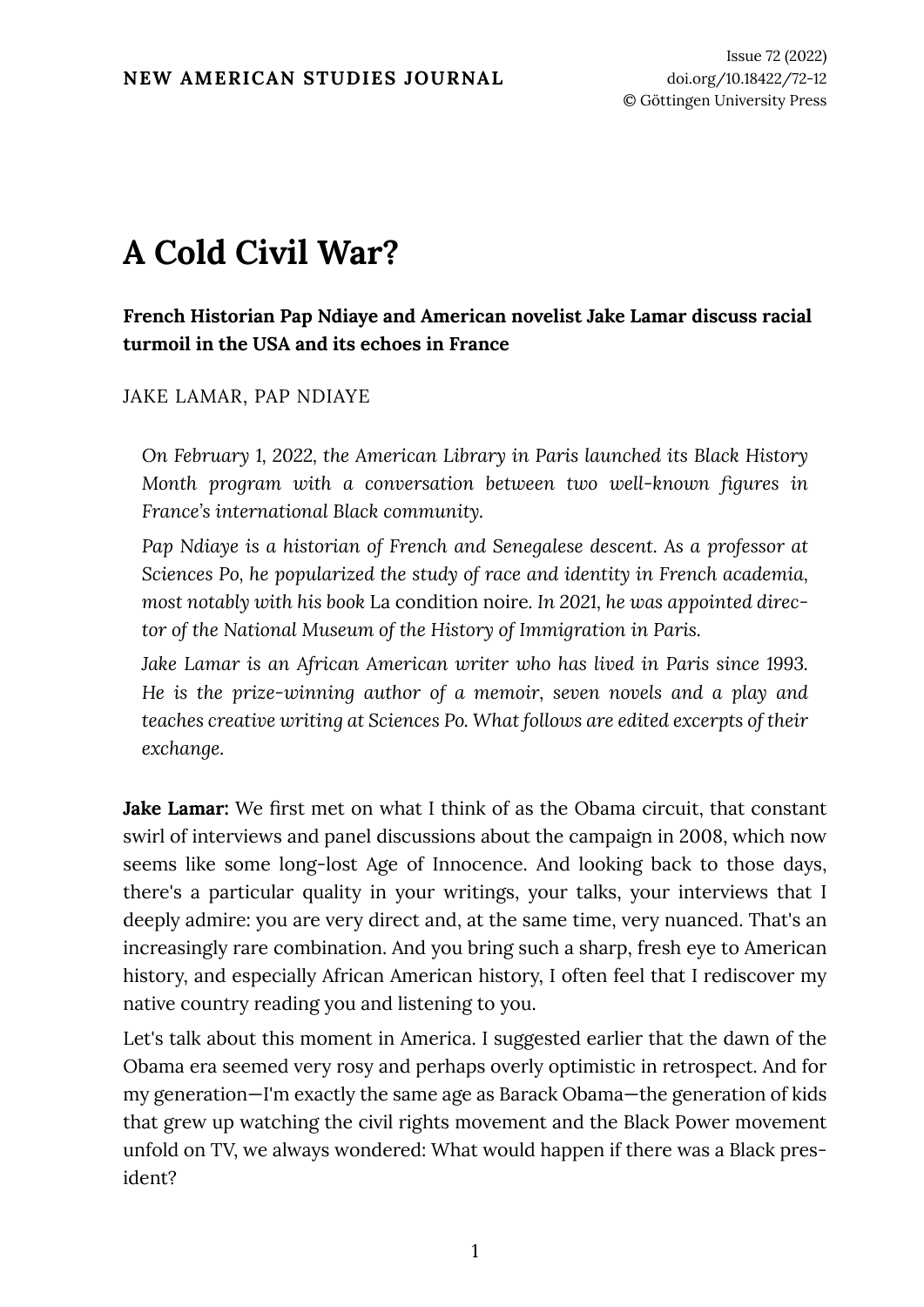And now we know. Something I badly underestimated was the violence and the longevity of the backlash to the election of a Black president. To my mind, the backlash began the night Obama was elected and is still going on, taking on different forms over the past 14 years. Is that how you see it as well or not?

**Pap Ndiaye:** I'm curious why you think that the backlash started the night that Barack Obama was elected. I didn't feel that. I felt that even the Republicans, I should say moderate Republicans, acknowledged that the US was living a historic moment, that there was something so important going on this night of November 2008, something that spread throughout the world. I remember, I was in a cab, actually, on the Obama circuit you mentioned earlier, and the cab was driven by a guy from Haiti and he was asking me about whether Obama was elected or not. And it was around three o'clock in the morning. Ohio had just fallen on the Democratic side. So I said, Yeah, I think Obama is elected. So the guy stopped his car because he was crying. He was crying in the streets of Paris. And I think it speaks volumes about the historic moment. This guy was intelligent, he was smart enough to realize that his life wouldn't change with Obama in the White House. But he was very aware that he was living a historic moment. So he stopped his car.

**JL**: It's true that people the world over celebrated the moment. When I speak about a backlash, I'm really talking about something more in the nitty gritty of American politics. On the night of Obama's inauguration (January 20, 2009), a group of prominent Republicans met in a restaurant and settled on a strategy of total obstruction. In other words, you had half of the legislative branch basically deciding they weren't going to cooperate with this president, and he hadn't even done anything yet. It was the night of his inauguration. In 2013, in the judicial branch, the Voting Rights Act of 1965 was eviscerated by the Supreme Court. And the rise of the candidate who shall not be named, Obama's successor in the White House, his whole political career was part of the backlash. I mean, he was a very well-known media figure but his whole political career was a reaction against Obama's presidency: the "birther" conspiracy theory. And subsequently we've witnessed a whole series of events. Certainly, one of the grimmest milestones of this era occurred in Charlottesville, Virginia, in the summer of 2017. And Pap, you actually lived in Charlottesville 20 years before that horror. What went through your mind during those awful days in 2017? Did you think this was something that could happen in the Charlottesville you knew?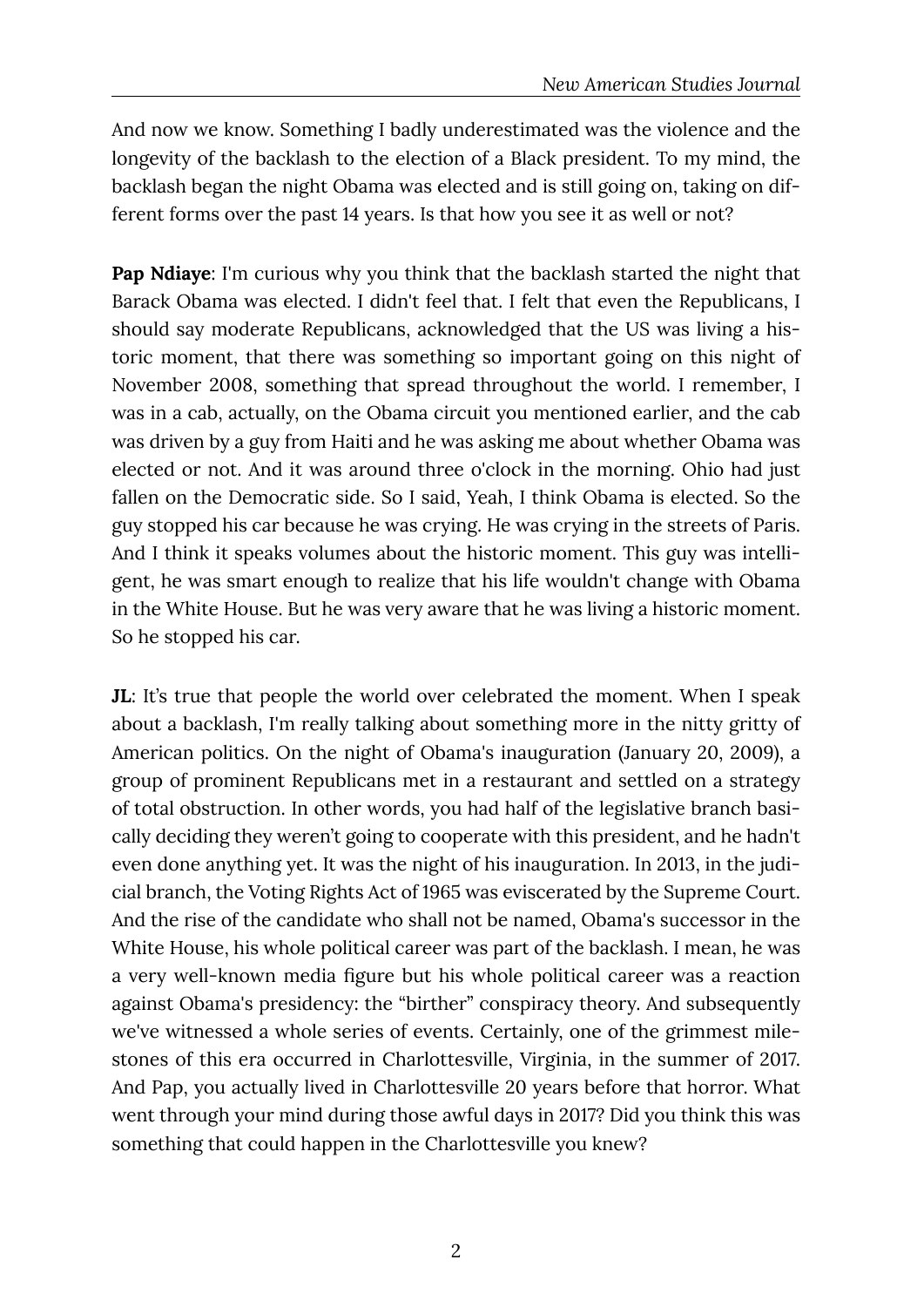**PN**: No. Charlottesville is a college town, where the University of Virginia is located, with thousands and thousands of students with a very active campus and academic life, and so on. The main campus is a couple of miles west of downtown Charlottesville. It's a fairly small city but I didn't realize that there was a statue of General Robert E. Lee there until late in my stay in Charlottesville as I didn't spend too much time in this area. So it's as if Charlottesville had a campus life on one side and on the other side was a more Southern city, which it very much remains, with the deep divide between the African American and the white populations. There's an African American mayor now, but that was not the case back in the 1990s.

But I think you're right about the Obama backlash. I'm thinking about it and I'm thinking about this long history of a Republican party that has moved to the right. So much. And it didn't start with the guy that was elected president, after Obama, five years ago. It started a long time ago. And even before Obama was elected, if you think of Newt Gingrich, for example, back in the mid-1990s, when Gingrich led the radicalization of the Republican Party with the idea that the Republicans didn't have to cooperate with the Democrats to find some common ground, that they had to oppose in a very brutal way. You had to engage in an ideological war with the Democrats. There is a long pre-Obama history of this sort of Republican Party. But you're right, in the sense that when Obama was elected, that was another step, I would say, with a very central point: the massive disenfranchisement of people who don't generally vote for the Republicans, especially African Americans, but also the youth and other groups, with the 2013 Supreme Court decision, which you mentioned, that basically dismantled the Voting Rights Act of 1965. That was a turning point. When compared to the 1990s culture war, there is something very disturbing in the way the Republicans now are threatening the very foundations of American democracy.

**JL**: Well, January 6, 2021 was certainly a huge turning point. And there is actually talk these days about the possibility of a second civil war in the USA. Let me ask you, do you think America is on the brink of a civil war? And what exactly would that look like? And if it's not civil war we're looking at, how would you define the bitter conflict going on in the country right now?

**PN**: I tend not to buy the historical image, even if it's powerful and seductive in many ways, of a civil war. The actual Civil War was something quite different, we're talking about a real war that killed 600,000 people between 1861 and 1865. Back in the 1960s, there was also talk about a civil war when some Republican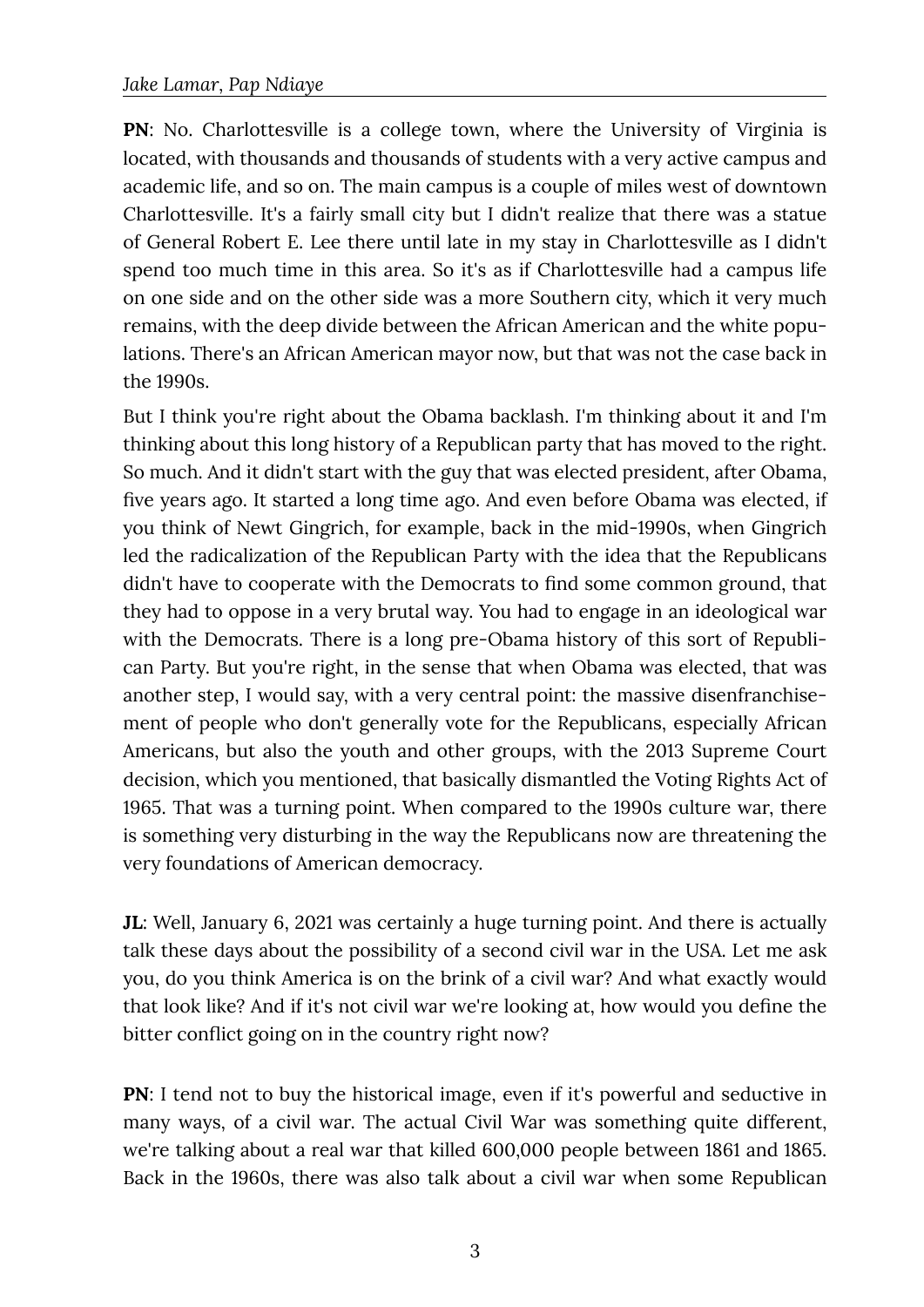politicians were afraid of the radical left and the Black Power movement and were hoping for Richard Nixon to be elected. Actually, Nixon played very much on this idea to restore order and to end this period of anarchy of the radical left, and he used the idea of a potential civil war that had to be stopped. And there was no civil war, of course, so I think we should be a little wary of that rhetoric. Now, that does not mean that we're not in a serious situation in the United States, with actual threats to democracy because of what happened on January 6th. I really worry about the Republican party. We need a conservative party in the US as well as in France. Conservative people, that's fine, that's part of society. But they have to respect the foundations of their democracy, they have to invent some kind of inclusive policies, they have to welcome anyone, which is not the case with the Republican Party. So for me the real issue is the drift of the Republican Party outside of what is acceptable in a democracy.

**JL**: But there is a strange sort of re-litigation of the Civil War taking place, whether it's about removing statues and Confederate flags, or the proposed ban on the teaching of Toni Morrison's *Beloved,* a major novel about slavery, written by a Nobel Prize winner, a ban that would be imposed in Virginia's public schools. I've heard the expression "cold civil war" and maybe that's apt, that sort of like the Cold War between the USA and the Soviet Union, it's going to be mutually assured destruction if you go all the way. There's been a lot of hostility but we can hope it doesn't become an actual shooting war.

There's an opening on the US Supreme Court and President Biden has vowed to appoint an African American woman, which, of course, has become controversial. So far, there have been only two Black Supreme Court justices: Thurgood Marshall and Clarence Thomas. What do those two figures tell us about the trajectory of American racial politics and the role of the Supreme Court in civil rights issues over their two terms? And how might the presence of the next Black justice affect the court?

**PN**: When Thurgood Marshall was appointed to the Supreme Court in 1967, he had had a long and distinguished career as a civil rights lawyer. As chief lawyer for the NAACP, he played a major role in the Brown v. Board of Education decision by the Supreme Court in 1954. By the time Marshall was appointed in '67, Chief Justice Earl Warren had radically transformed the Supreme Court, turning it from an institution that protected property first and foremost to one that protected human rights. That's a major change in the history of the Supreme Court.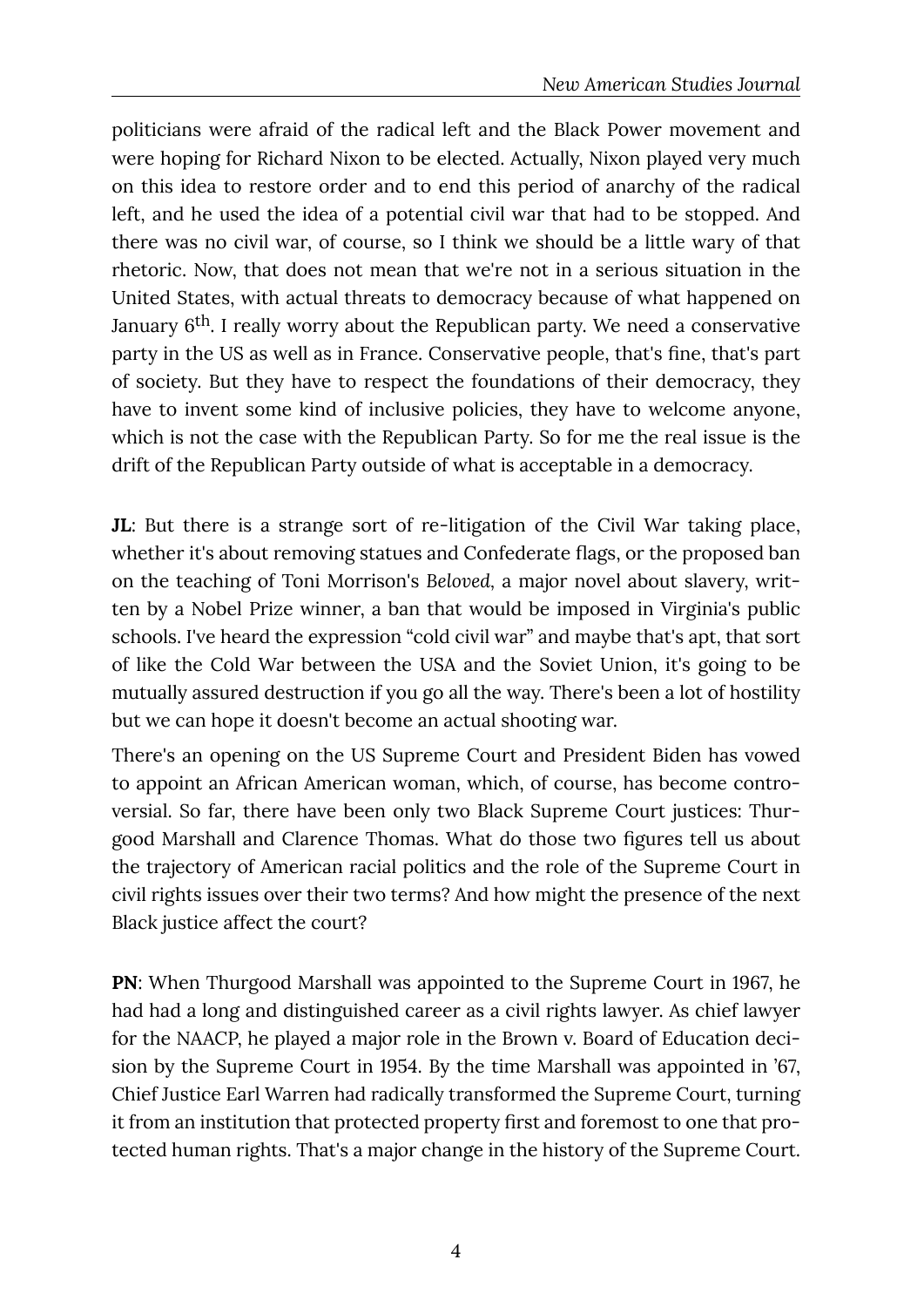But now the Supreme Court is clearly conservative, and seems to be ready to throw out the major advances of the '60s and '70s including, of course, Roe v. Wade, but also include a number of issues related to voting rights, the rights of inmates, and so on.

The appointment of Clarence Thomas in 1991 was very much part of this new conservative wave of the Supreme Court. Of course, he hasn't spoken much. He is known to be very quiet in the Supreme Court, but he has constantly sided with the most conservative judges, including Antonin Scalia, who was his mentor in some ways. So being African American is one thing, being liberal or conservative is another thing, and you can always find conservative African Americans such as Clarence Thomas. Now we're talking about the appointment of someone who will make the Supreme Court a little less caricatural. In any case, the appointment of an African American woman will of course be of historic importance.

**JL**: It's one of those painful ironies of history that Thurgood Marshall was succeeded by someone who dismantled so much of what he fought for. If you think of the gutting of the Voting Rights Act by the Supreme Court in 2013, that was a five to four decision with Clarence Thomas in the majority. I think there's a parallel with Ruth Bader Ginsburg being replaced by Amy Coney Barrett, her ideological opposite.

So let's talk a bit about France now. When we first met in 2008, it was around the time that you published your book *La Condition noire*, which quickly became one of the landmark texts in the study of identity in this country. It might be hard for Americans to realize just how challenging it was, your bringing this sensibility into French academia. Back then, the French didn't even like people to call themselves *noir*. And the word race was and remains a kind of taboo word.

**PN**: The "R word."

**JL**: So how has France changed regarding these issues over the past 14 years?

**PN**: I see it as a twofold evolution. On one side, I do believe that French society is changing in many ways, and that it is possible to talk about issues that were seen as illegitimate 20 years ago. In academia, I'm very happy that there are many very popular courses that discuss racial issues; these did not exist 15 years ago. This is the case at many institutions, which are now, of course, attacked as being "woke"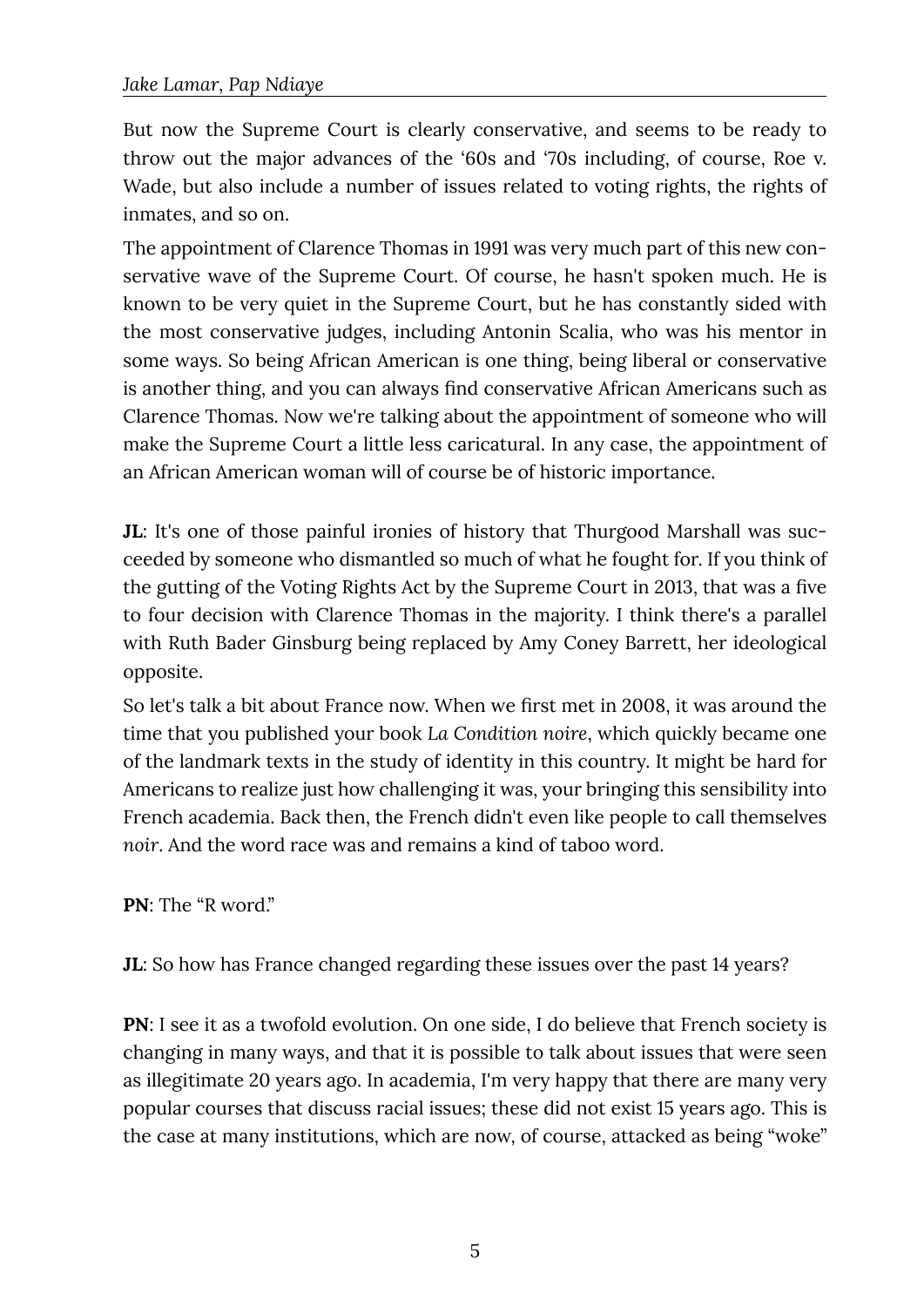or leftist. But in any case, it shows how interested students can be. And I'm not only talking about Black students, I'm talking about white students, students of all origins who are interested in exploring racial issues, issues that were for so long swept under the rug, and that remain sensitive in France. So that's one point.

On the other side, there's now a political rhetoric that targets universities, that targets people interested in racial, colonial and post-colonial issues that did not exist to the same extent back in 2008. So that's a matter of concern. But again, I think we should make a distinction between the complexity of the interesting evolution of French society and the French public sphere, the one you see on TV, which is saturated with reactionary, sometimes even extreme right views, rhetoric that targets, in an extremely violent way, anyone who dares to speak of issues that are supposed to be non-French.

**JL**: I feel that back around the time we first met, there was so much denial, and a reluctance even to use certain words because that leads to examining the issue. I remember, about 14 years ago, a French reader asking me, "Why do you call yourself *Black*?" As if it were some kind of curse!

**PN**: As if it was a matter of shame! And there is another issue, which is that of accusing people who talk about racial issues of being Americanized or being influenced by the Americans. So there's an anti-American rhetoric, which is extremely powerful around this, around these issues, which is so ignorant of a century-long French history.

**JL**: Yes, you had a very eloquent response to this sort of attack in the magazine *Jeune Afrique*, the notion that these were ideas that had recently arrived from America. As you point out, Aimé Césaire and Léopold Sédar Senghor developed the philosophy of La Negritude, here in Paris, 90 years ago. I think it's a sign of how successful you've been in getting people to address these issues that you're being attacked in this way. Around the same time that I met you, I also got to know other writers of your generation, Alain Mabanckou, Rokhaya Diallo, Maboula Soumahoro. And you've all thrived in bringing a Black consciousness to the arts, culture, intellectual discourse in this country. This reaction you're seeing against you is like the hysteria around critical race theory in America. I think in France, it's more about wanting to impose that denial again, rather than the same sort of violence one feels in America.